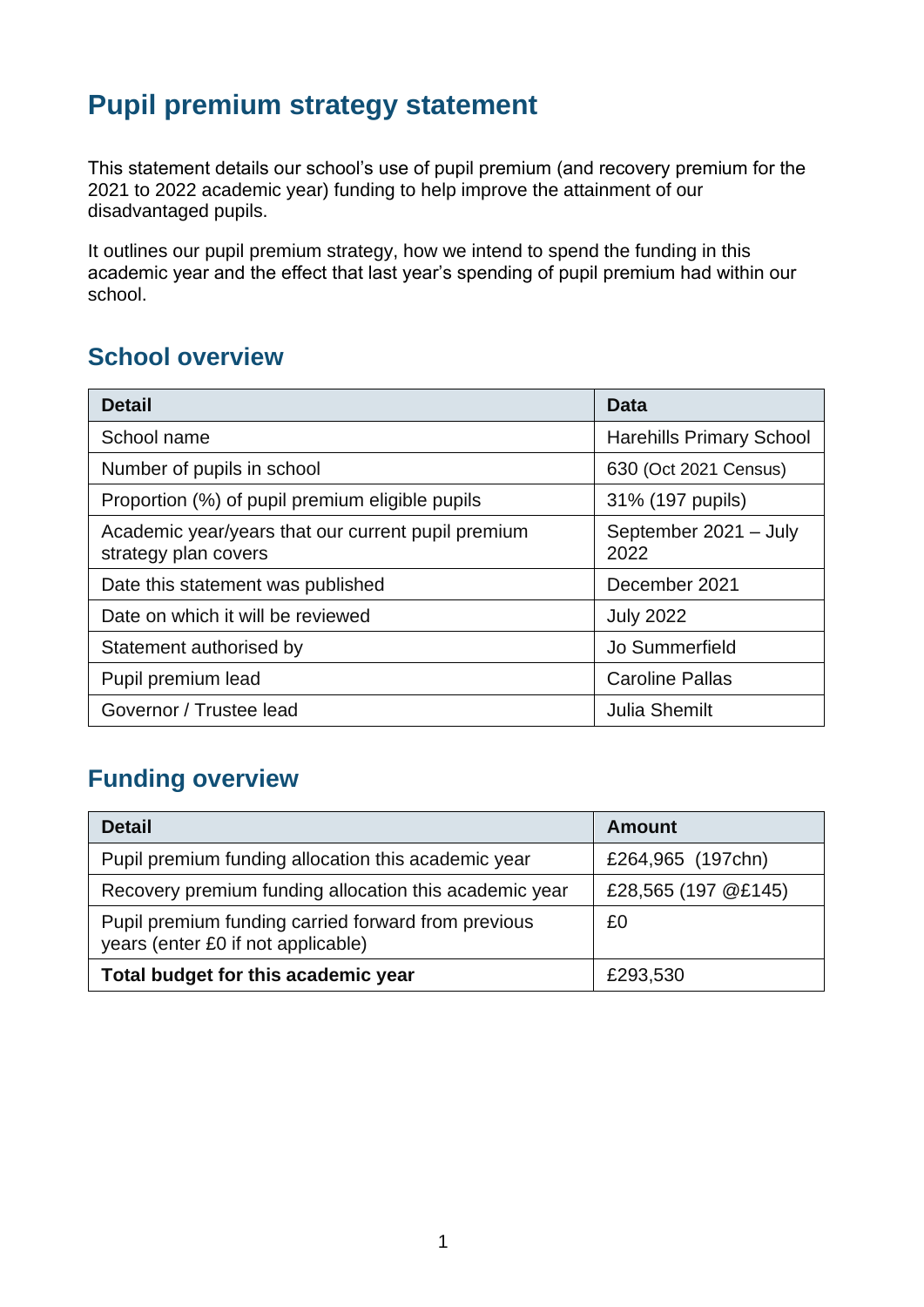# **Part A: Pupil premium strategy plan**

## **Statement of intent**

**Our School Context** (October 2021 Census).

Harehills Primary is a large 3-form entry school with 630 children. We serve an area of significant deprivation and our pupils come from a wide range of ethnic minority backgrounds – 14 out of 17 possible ethnic groups, and 37 languages are spoken within school. Approximately 55% of our children are of Pakistani heritage, approximately 20% are Eastern European, and we have an increasing intake of children from African countries. The mobility throughout the year is approximately 60 children admitted and 60 children leaving, and many of our families arriving in school have little or no English, and no previous schooling. There is a significant language barrier in school with 89% of our children's proficiency in English ranging from New to English to Developing Competence, and most children enter school with delayed language and reading skills. Currently, the percentage of children eligible for Pupil Premium funding is 31% - this figure has been decreasing year on year, which is another significant barrier. We believe among other factors; this decrease is because many of our families are new to the country and therefore not entitled to Free School Meals and other benefits; it is becoming increasing difficult for families to claim eligibility for Free School Meals under the Universal Credit benefits criteria.

#### **Our School Strategy**

The Harehills Primary Pupil Premium strategy is well established and deeply rooted in our strong ethos of Learn, Laugh, Love. We are determined that all pupils are given the best possible chance to achieve their full potential through the highest standards of teaching, targeted support, pastoral care, and curriculum enrichment.

We frequently engage in evidence-based approaches and research as a starting point for how best to use Pupil Premium Funding to guide and to support our working practice and strategic decision making.

We believe that for Harehills Primary, *provision for attendance and pastoral care* is paramount – if the children aren't in school, on time and ready to learn, then our high-quality teaching and targeted support simply cannot happen. It should be noted that many of our children identified as requiring additional levels of support are not necessarily those who fulfil the FSM eligibility criteria. As such, any child we know to be disadvantaged and vulnerable, irrespective of whether they are eligible for the funding, are given support.

We have adopted and adapted the Education Endowment Foundation's 3-tiered approach to best use of Pupil Premium funding, focusing on the 3 areas below in the priority order we know will have most impact on children's learning and well-being:

- **Wider Strategies:** We have a well-established, highly effective Attendance Team, Pastoral Care Team and Safeguarding team delivering the very best for all vulnerable children thus enabling them to come to school every day ready to learn from the moment they enter our school building.
- **Teaching:** Ensuring the highest quality of education for all children starts with a whole staff team who are passionate, skilled and knowledgeable in teaching and leading. Our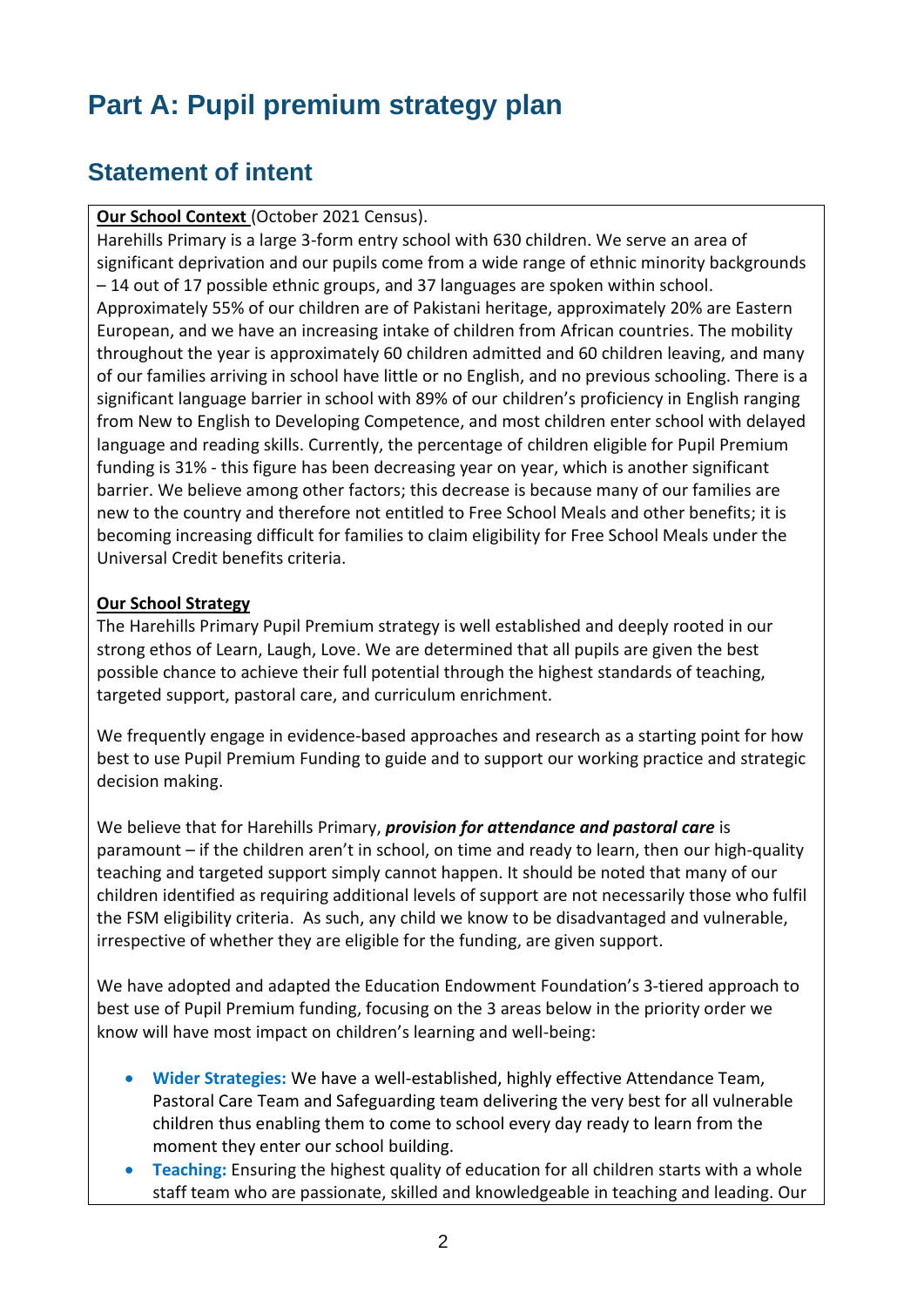staff CPD is carefully considered, aligned to our whole school priorities, and is developed and adapted over time. We select CPD that works best for our school and those we feel will have the greatest success and sustainability. This year we have invested a great deal of time and thought into researching best practice in refining and delivering a focussed, broad and balanced recovery curriculum that enables children to catch up and keep up.

• **Targeted Academic Support:** Evidence consistently shows the positive impact targeted academic support can have when strategically and mindfully planned and delivered in a way that works best for the children. We are a large staff team at Harehills, and it is vital that all staff are deployed in ways that best support those who are not making good progress across the spectrum of achievement.

Our determined and committed leadership team and wider staff ensure that Pupil Premium funding and provision impacts achievement, attendance and pastoral care. This includes two identified governors having responsibility for Pupil Premium, the Deputy Head teacher, the Assistant Head teachers and TLCPs responsible for monitoring provision and outcomes, and the wider staff team to implement and evaluate provision. The Deputy Head teacher and Assistant Head teachers regularly evaluate pupil premium outcomes compared to other pupils in school, and other pupils nationally to ensure the correct strategies and provision are in place.

### **Challenges**

This details the key challenges to achievement that we have identified among our disadvantaged pupils.

| <b>Challenge</b><br>number | Detail of challenge                                                                                           |
|----------------------------|---------------------------------------------------------------------------------------------------------------|
|                            | Low Attendance, high number of Persistent Absentees, and high mobility (Wider Strategies)                     |
| 2                          | Vulnerable families and children with emotional and social needs<br>(Wider Strategies)                        |
| 3                          | Low attainment on Entry to EYFS, particularly in speech and language<br>(Targeted Academic Support, Teaching) |
| 4                          | Reading and Phonics at the end of KS1<br>(Targeted Academic Support, Teaching)                                |
| 5                          | <b>Recovery Funding:</b><br>Address gaps in reading at KS2<br>(Targeted Academic Support)                     |

### **Intended outcomes**

This explains the outcomes we are aiming for **by the end of our current strategy plan**, and how we will measure whether they have been achieved.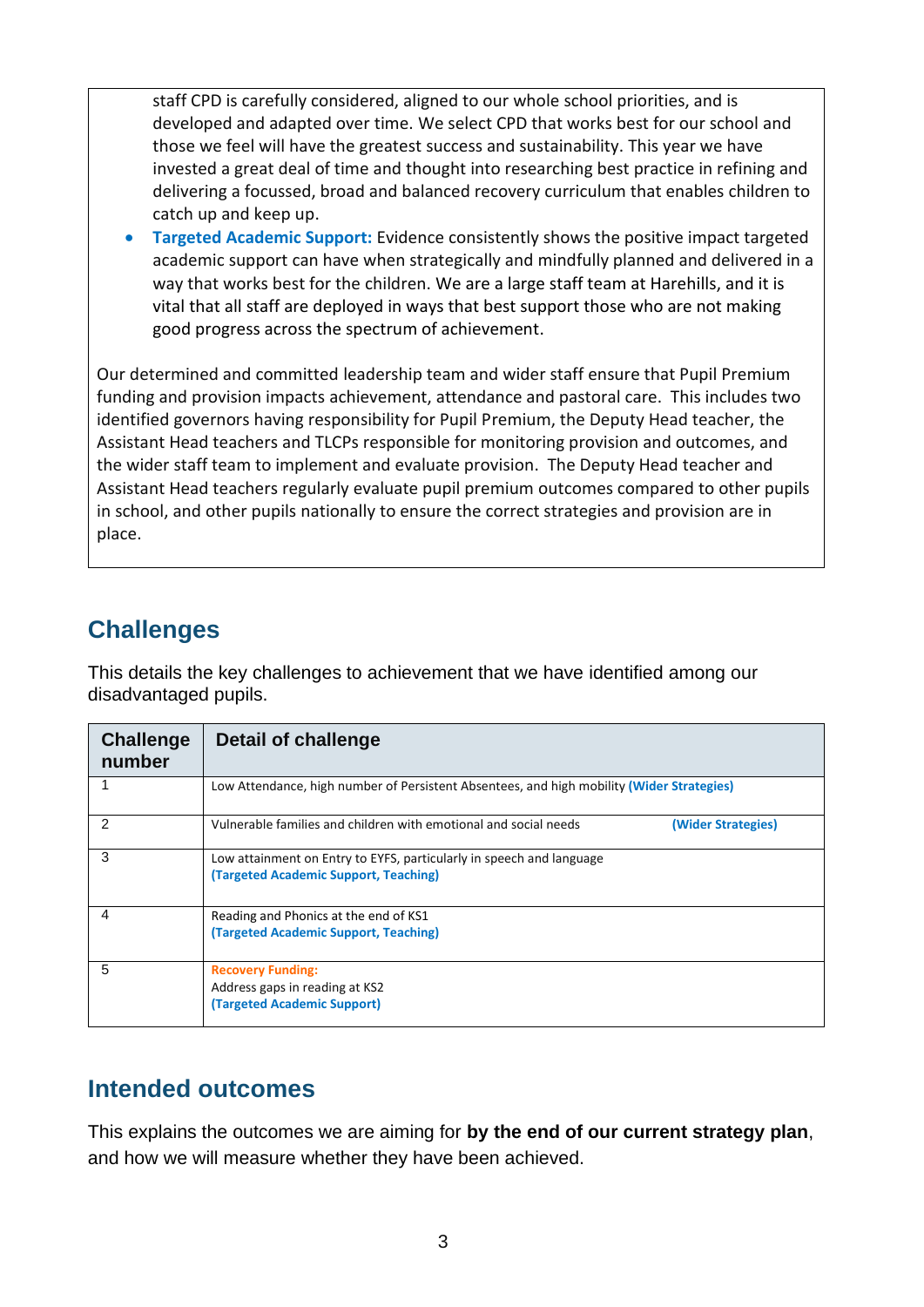| <b>Intended outcome</b>                                                                                                                                                                                                                                                      | <b>Success criteria</b>                                                                                                                                                                                                                                         |
|------------------------------------------------------------------------------------------------------------------------------------------------------------------------------------------------------------------------------------------------------------------------------|-----------------------------------------------------------------------------------------------------------------------------------------------------------------------------------------------------------------------------------------------------------------|
| Families with low attendance/ high Persistence Absentee levels<br>are supported and challenged<br>(Wider Strategies)                                                                                                                                                         | Improved levels of attendance for all children -<br>target is 96% > and a decrease in numbers of<br>Persistent Absentees.<br>Improved school readiness.                                                                                                         |
| Continued support for families and children with social,<br>emotional and health needs through our Willows provision,<br>and through the Pastoral Care and Safeguarding team<br>(Wider Strategies)                                                                           | Children's behaviour and attitude to learning,<br>$\bullet$<br>social skills, and emotional and mental health are<br>understood and best supported.<br>Children make good progress and attainment in<br>$\bullet$<br>their learning from their starting points. |
| Introduce NELI in January '22 to targeted groups of children in<br>F2 to develop speech and<br>language<br>(Targeted Academic Support, Teaching)                                                                                                                             | Improved outcomes in speech and language<br>$\bullet$<br>development for key children                                                                                                                                                                           |
| Children in Year 2 catch up and keep up with Reading and<br>Phonics<br>(Targeted Academic Support, Teaching)                                                                                                                                                                 | Improved progress and attainment in Reading and<br>Phonics at the end of KS1.                                                                                                                                                                                   |
| <b>Recovery Funding:</b><br>Children at KS2 who have fallen behind in their reading, catch<br>up quickly and keep up with the demands they of their year<br>group curriculum.<br>Relevant and effective interventions are in place.<br>(Targeted Academic Support, Teaching) | Interventions are in place and compliment whole<br>$\bullet$<br>class teaching.<br>Improved Reading progress and attainment in all<br>$\bullet$<br>year groups across KS2, including those working at<br>Greater Depth.                                         |

# **Activity in this academic year**

This details how we intend to spend our pupil premium (and recovery premium funding) **this academic year** to address the challenges listed above.

#### **Wider strategies (for example, related to attendance, behaviour, wellbeing)**

Budgeted cost: £*197,350*

| <b>Activity</b>                                                                                                                                    | <b>Evidence that supports this</b><br>approach                                                                   | <b>Challenge</b><br>number(s)<br>addressed |
|----------------------------------------------------------------------------------------------------------------------------------------------------|------------------------------------------------------------------------------------------------------------------|--------------------------------------------|
| Attendance support for pupils &<br>families - led by, Attendance<br>and Admissions Manager,<br><b>Inclusion Manager Learning</b><br><b>Mentors</b> | Based on our long-standing, robust and successful<br>attendance systems in school<br>Ofsted outcomes 2015/19     | 1,2                                        |
| Rise and Shine breakfast club<br>serving approx. 100 children with                                                                                 | Based on our long-standing, robust and successful<br>Rise & Shine provision in school<br>Ofsted outcomes 2015/19 | 1,2                                        |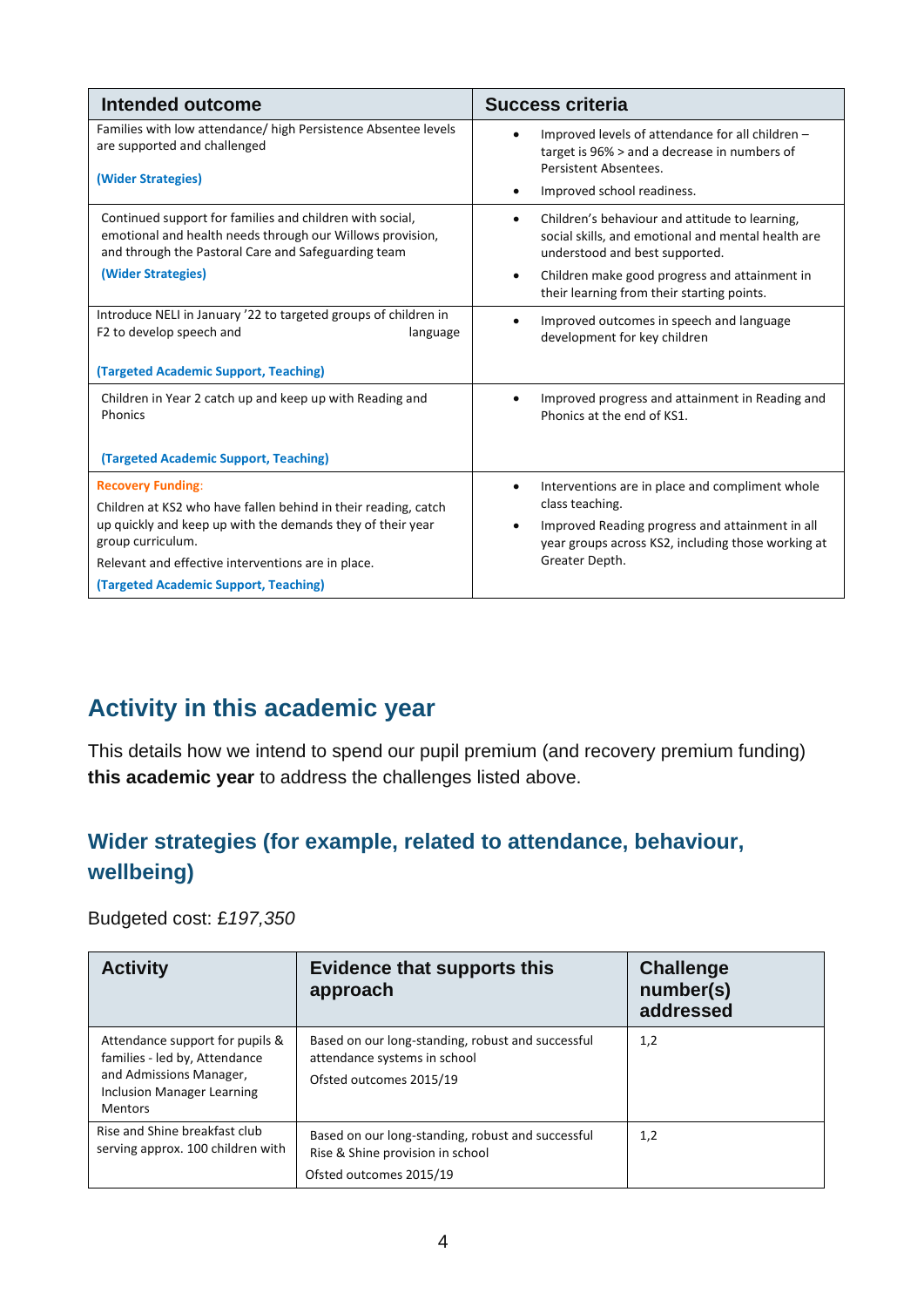| enhanced provision for vulnera-<br>ble children - led by Rise & Shine<br>Manager and 9 staff                                                                                                      |                                                                                                                                                               |                |
|---------------------------------------------------------------------------------------------------------------------------------------------------------------------------------------------------|---------------------------------------------------------------------------------------------------------------------------------------------------------------|----------------|
| Full time Nurture Manager,<br>1 part time Behaviour<br>Support Worker and 2 x TAs<br>to deliver The Willows<br>provision focusing on<br>behaviour support and<br>social and emotional<br>learning | Based on our long-standing, robust and successful<br>Willows provision in school<br>Feedback from external agencies including Ed<br>Phycologists, SENIT teams | $\overline{2}$ |
| Pastoral Lead and Learning<br>Mentors support for children and<br>families                                                                                                                        | Based on our long-standing, robust and successful<br>Pastoral Care delivered daily by our Mentors<br>provision in school                                      | 1,2            |

#### **Targeted academic support (for example, tutoring, one-to-one support structured interventions)**

Budgeted cost: £70,426

| <b>Activity</b>                                                        | <b>Evidence that supports this</b><br>approach                                                                                              | <b>Challenge</b><br>number(s)<br>addressed |
|------------------------------------------------------------------------|---------------------------------------------------------------------------------------------------------------------------------------------|--------------------------------------------|
| NtE/new arrivals Teacher to<br>support out of class 3 days per<br>week | Long-standing NtoE Teacher delivering additional<br>targeted support for KS1 groups who have low<br>proficiency in English (Bells evidence) | 2,4                                        |
| Additional Teacher 3 days a<br>week                                    | Long-standing Booster Teacher in Upper KS2<br>delivering additional targeted support for groups/1:1<br>in Reading, Writing and Maths        | 5 (Recovery Funding)                       |
| Reading and Phonics<br>intervention teacher for Year 2                 | Long-standing Teacher in Year 2 delivering additional<br>targeted support for groups/1:1 in Reading and<br>Phonics                          | 4                                          |

#### **Teaching (for example, CPD, recruitment and retention)**

#### Budgeted cost: £22,031

| <b>Activity</b>                                                                          | <b>Evidence that supports this</b><br>approach              | <b>Challenge</b><br>number(s)<br>addressed |
|------------------------------------------------------------------------------------------|-------------------------------------------------------------|--------------------------------------------|
| Staff cover to release<br>teachers/TA to receive NELI<br>training, deliver the programme | New programme shows strong evidence and<br>supported by DfE |                                            |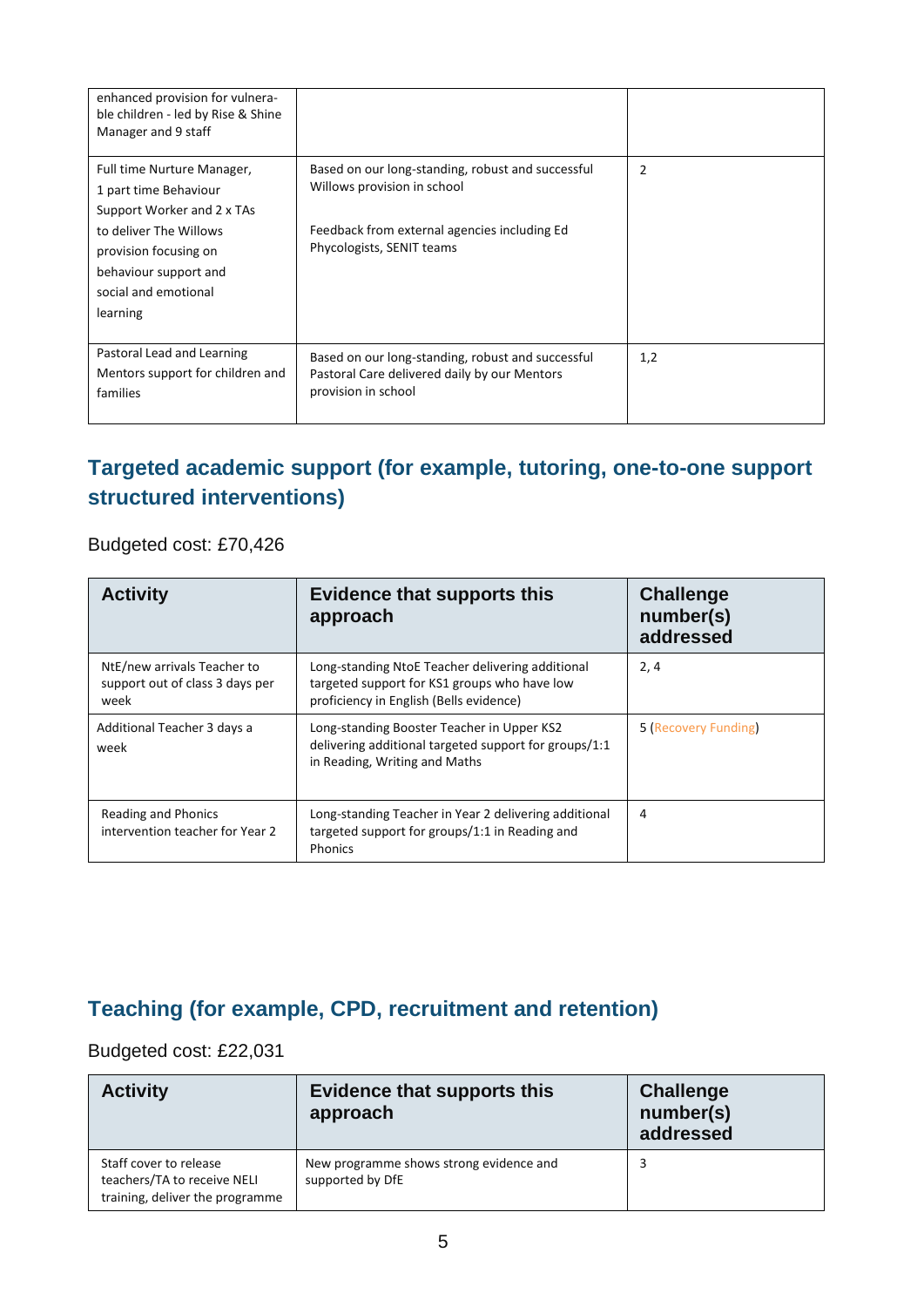# **Total budgeted cost: £** *289, 807*